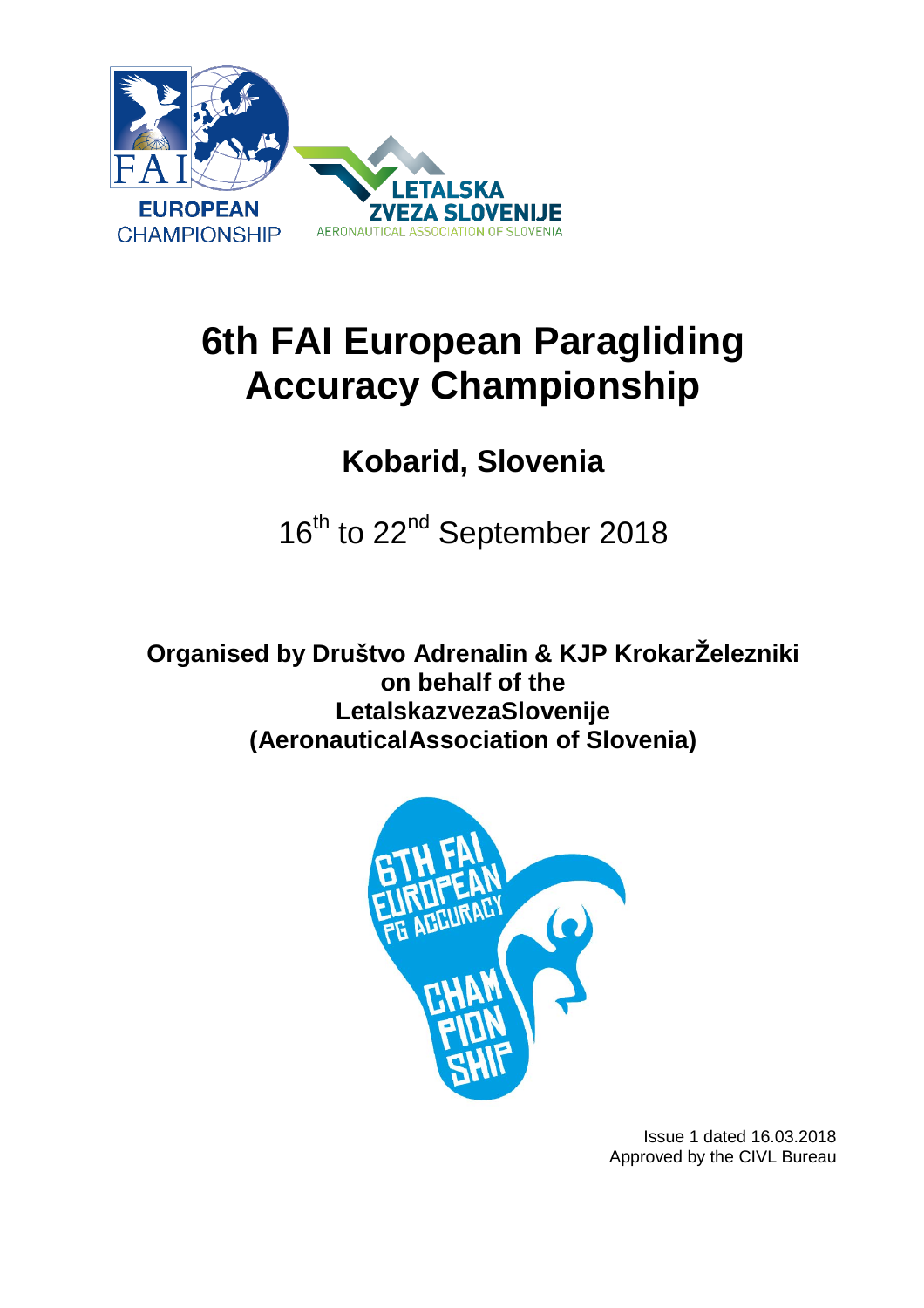These Local Regulations are to be used in conjunction with the most recent versions of the FAI Sporting Code:

- General Section
- 
- Section 7 Common<br>• Section 7 Guidelines **Section 7 Guidelines and Templates**
- Section 7C

And the:

• Organiser Agreement (including the bid documents).

#### 1. **Contacts**

Organising NAC: LetalskazvezaSlovenije(Aeronautical Association of Slovenia)

*Contact: [info@lzs-zveza.si](mailto:info@lzs-zveza.si) (PrimožLajevec, Sec.Gen)*

Competition Organiser(s): Društvo Adrenalin & KJP KrokarŽelezniki

| Contacts:                         |                             |  |
|-----------------------------------|-----------------------------|--|
| (KlavdijRakušček, Event Director) | email: klavdij78@gmail.com  |  |
|                                   | Tel: +386 41953370          |  |
| (Igor Eržen, Meet Director)       | email: igorerzen @gmail.com |  |
|                                   | Tel: +386 40505915          |  |

Official website: [http://pgaeuro2018.lzs-zveza.si](http://pgaeuro2018.lzs-zveza.si/)

Registration site: <https://comps.sffa.org/en/event/6th-fai-paragliding-accuracy-european-championship>

#### 2. **Officials**

#### **Organisation:**

| Event Organiser:<br><b>Meet Director:</b><br><b>Safety Director:</b><br>Chief Judge:<br>Event Judge: | <b>Jure Fratin</b><br>Igor Eržen<br>KlavdijRakušček<br>Jun Zhang<br>Tone Turšič | (SLO)<br>(SLO)<br>(SLO)<br>(CHN)<br>(SLO) |
|------------------------------------------------------------------------------------------------------|---------------------------------------------------------------------------------|-------------------------------------------|
| Target Judges:                                                                                       | Lara Leban                                                                      | (SLO)                                     |
|                                                                                                      | Mojca Pišek                                                                     | (SLO)                                     |
| International Target Judges:                                                                         | Simon Gruber<br>Maja Karas                                                      | (SLO)<br>(CRO)                            |
|                                                                                                      | Sonja Papeš                                                                     | (CRO)                                     |
|                                                                                                      |                                                                                 | (TBA)                                     |
|                                                                                                      |                                                                                 | (TBA)                                     |
|                                                                                                      |                                                                                 | (TBA)                                     |
| Scorer/Recorder:                                                                                     | AlešKolenc                                                                      | (SLO)                                     |
| Launch Marshals:                                                                                     | NejcKoren                                                                       | (SLO)(TBC)                                |
| Goal Marshal:                                                                                        | Konavec Simon                                                                   | (SLO)                                     |
| Retrieve, transport:                                                                                 | DamjanJeram (SLO)                                                               |                                           |
| Rescue team:                                                                                         | <b>GRS Tolmin</b>                                                               | SLO)                                      |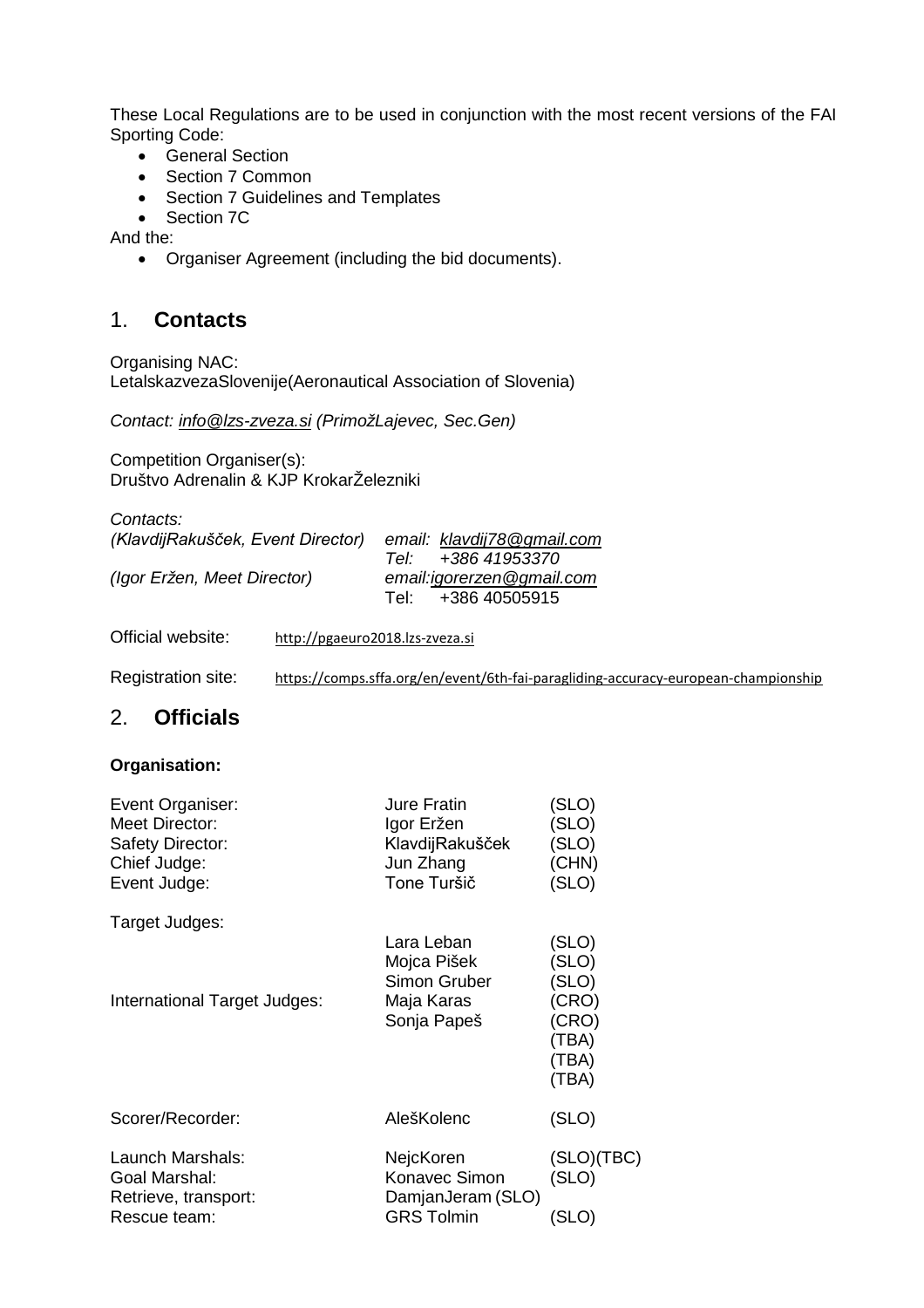| First Aid:                                                                                        | Hospital Ambulance crew (SLO)                                        |                                  |
|---------------------------------------------------------------------------------------------------|----------------------------------------------------------------------|----------------------------------|
| Headquarters Coordinator:<br>Media & Publication:<br><b>Press Relations:</b><br>Social Secretary: | KlavdijRakušček<br>Kristian Kuščar<br>Kristian Kuščar<br>Ana Konavec | (SLO)<br>(SLO)<br>(SLO)<br>(SLO) |
| <b>FAI Officials</b><br>Steward:<br>Jury President:<br>Jury Member:<br>Jury Member:               | Andy Cowley<br>Riikka Vilkuna<br>Zlatko Spirkoski<br>Željko Ovuka    | (GBR)<br>(SWE)<br>(MKD)<br>(SRB) |
| 3.<br><b>Programme</b>                                                                            |                                                                      |                                  |
| Task                                                                                              | Date                                                                 | Time                             |
| Travel to event:                                                                                  | 13.9. -15.09.2018                                                    |                                  |

| Travel to event:           | 13.9. -15.09.2018  |                 |
|----------------------------|--------------------|-----------------|
| Training day (unofficial)  | 13.9. - 14.09.2018 | $09:00 - 17:00$ |
| Judges Seminar:            | 13.9. - 15.09.2018 |                 |
| Registration:              | 15.09.2018         | 09:00-20:00     |
| Team leader briefing:      | 16.09.2018         | $08:00 - 09:00$ |
| Mandatory safety briefing: | 16.09.2018         | $09:00 - 10:00$ |
| Official practice round    | 16.09.2018         | $10:00 - 18:00$ |
| Opening ceremony:          | 16.09.2018         | 19:00           |
| Competition day 1          | 17.09.2018         | 08:00 - 18:00   |
| Competition day 2          | 18.09.2018         | 08:00 - 18:00   |
| Competition day 3          | 19.09.2018         | 08:00 -18:00    |
| Competition day 4          | 20.09.2018         | 08:00 -18:00    |
| Competition day 5          | 21.09.2018         | 08:00 -18:00    |
| Competition day 6          | 22.09.2018         | 08:00 - 18:00   |
| Closing ceremony:          | 22.09.2018         | 19:00           |
|                            |                    |                 |

The programme is subject to change. Any changes before the start of the competition will be posted on the website. The changes are subject to CIVL Bureau approval.

After the start of the competition, any programme changes will be announced by the Meet Director at the Team Leaders' briefing and posted on the official notice board at headquarters.

## 4. **Daily Schedule**

On training and competition days:

- 8:00 Team leaders briefing
- 9:00 Transport to the take off
- 9:30 Wind dummy launch and start of the round
- 18:00 End of flying time

The daily schedule is subject to change.After the start of the competition, changes will be announced by the Meet Director at the Team Leaders' briefings and posted on the official notice board at headquarters.

#### 5. **Entry**

- The maximum number of pilots in the championship is 130.
- The maximum number of pilots that an NAC can enter is 15.
- The maximum number of pilots constituting a National team is 7 in total (with a maximum5 of one gender).
- Guest Pilots from other continents may be allowed entry if the maximum numbers from European countries are not achieved. (See para 19).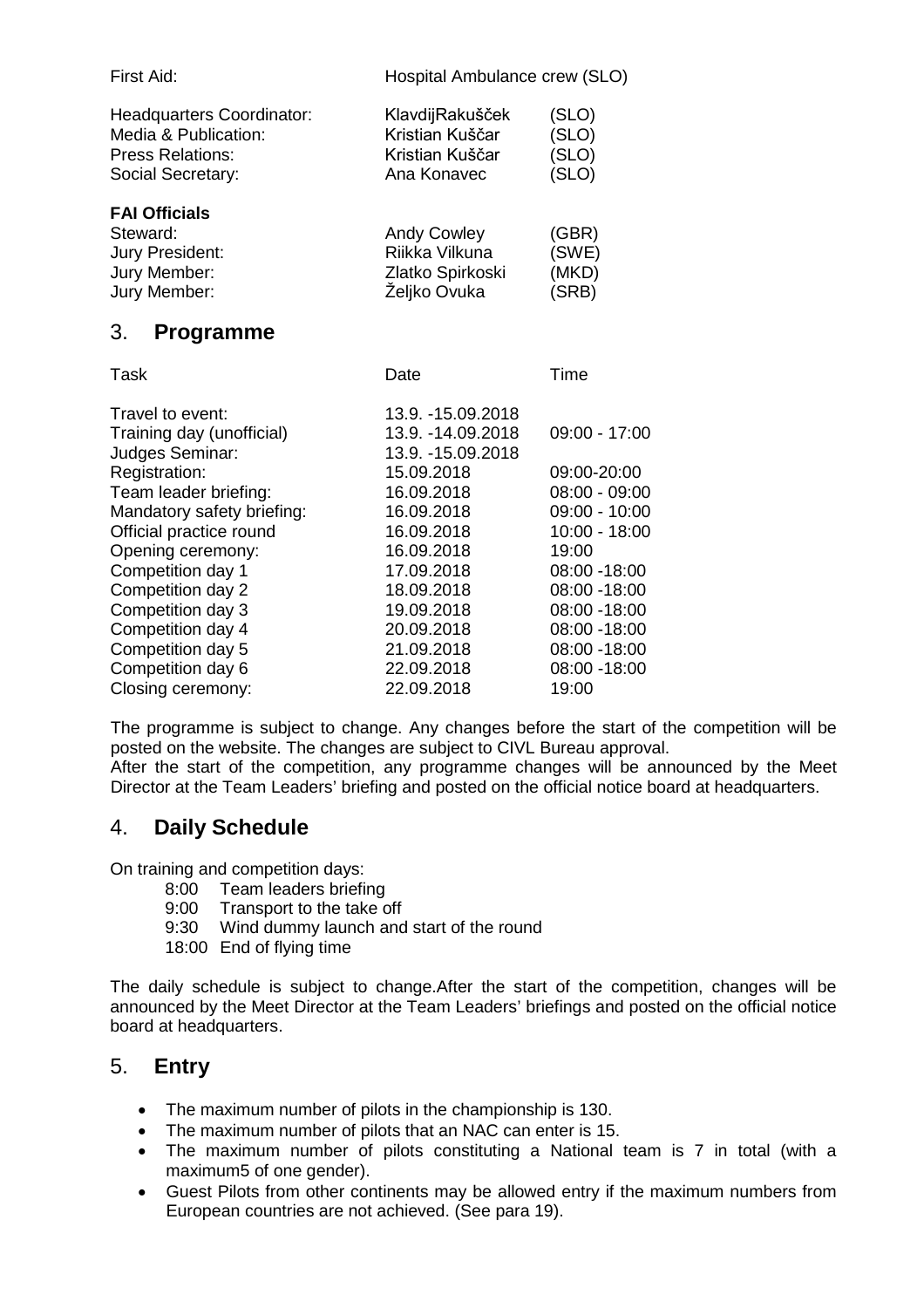## 6. **Entry Fee**

The Entry fee for this Category 1 Championship will be:

- 300 EURper Pilot
- Free for Team Leader / Assistant / Accompanying person (1 person per country)
- 200 EUR Team Leader / Assistant / Accompanying person (for any extra person per country)

(Team leaders who are also pilots in the competition will pay only the pilot entry fee)

#### **The Entry fee includes:**

- *ID card & safety/contact information.*
- *Competitor and glider identification.*
- *Transport to take-off and retrieve on the main routes for all competition days.*
- *Daily snack package, water. (on official training days and competition days)*
- *Competition souvenirs.*
- *Free access to all championship events and parties.*
- *Free internet (Wi-Fi) access at the HQ.*
- *Emergency rescue and first aid medical service.*

#### **The Entry Fee does not include:**

- *Accommodation:*
- *Breakfast and Evening Dinner*
- *Airport Transfer (transportation)*

Note: Transportation can be made available from airports to the event accommodation / competition HQ.These costs for accommodation, additional meals and airport transfer will be at the competitor's expense and the prices will be posted on the competition website.

#### 7. **Payments**

Entry fees for the top nation's competitors, Czech Republicare to be paid to the following account:

FAI CIVL bank account details: Address: Crédit Suisse Private Banking Rue du Lion d'Or 5-7 Case postale 2468 CH- 1002 Lausanne **Switzerland** 

Account name: FAI-CIVL Fédération Aéronautique Internationale Account Number (Euro): 0425-457968-32-6 IBAN Code: CH63 0483 5045 7968 3200 6 SWIFT/BIC Code: CRESCHZZ80A

Please indicate that the payment is the entry fee for the 6th FAI European Paragliding Accuracy Championship, FAI event #11286, and state the member's NAC Bank.

Note: If the Czech Republic Team states that they do not intend to enter the competition, then the next leading NAC team in the WPRS ranking and who are entering their competitors, will pay their Entry Fees to the above FAI account.

All other entry fees are to be paid to following bank account *Account Name:* **KLL PARAGLIDING SLOVENIA,**Hafnerjevonaselje 36, 4220 ŠkofjaLoka, Slovenia *Bank Name: [Gorenjskabankad.d.,Kranj](https://www.gbkr.si/o-gorenjski-banki/vizitka), Bleiweisovacesta , 4000 Kranj, Slovenia Swift Code: GORESI2X Account Number (IBAN): SI56 0700 0000 1010 054*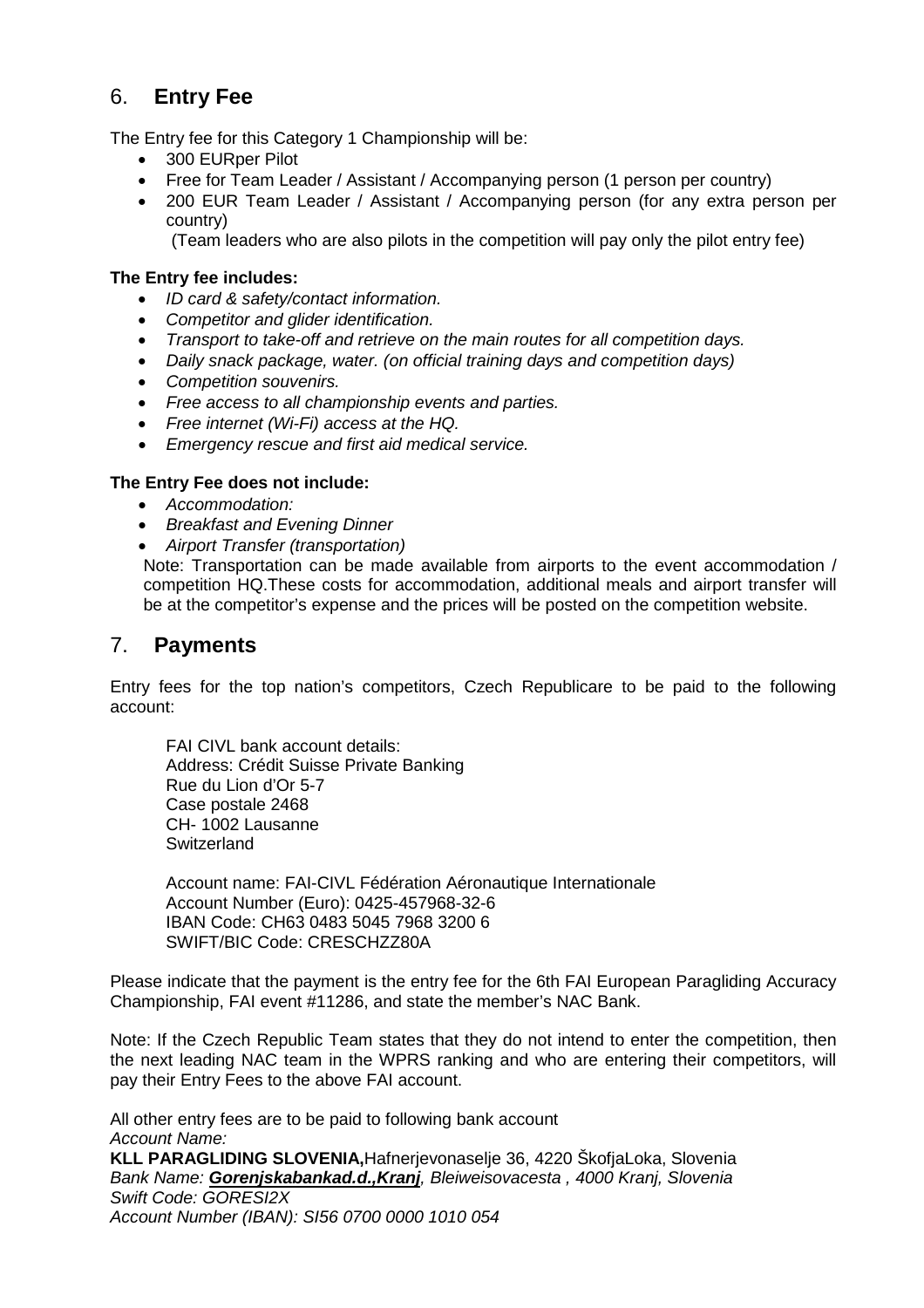Payment deadline:

The deadline for the final payment will be 15.07.2018, unless otherwise arranged by theorganizer.

Note: Late payment will incur a supplementary fee of 50€.

Refund policy

In the event of a pilot withdrawing from the competition before 31.07.2018 and who cannot be replaced by a qualified NAC-nominated pilot from that nation, a full refund will be offered, minus 100 euros for administration costs.

Cancellations received after this date will not be eligible for a refund.

## 8. **Preregistration**

Preregistration for all pilots will be open on the competition website: starting from 16.03.2018 and finishing on 30.06.2018.

See:<http://pgaeuro2018.lzs-zveza.si/index.php/en/>

If the allocation for 130 European pilots is not met by 30.06.2018, the competition will be opened to guest pilots from other continents. See 5.

#### 9. **Registration**

Registration shall be in accordance with Common Section 7-5 and Section 7C-2.

On registration day, pilots must report to registration office to have their documents checked and to receive supplementary information

The following is required from all pilots at registration

- Valid Pilot Licence (if provided by NAC)
- Valid FAI Sporting Licence (will be checked on-line before the event)
- IPPI lv. 4 (or equivalent demonstration of competency)
- Appropriate Medical Insurance certificate *(See para 10)*
- Repatriation Insurance*(See para 10)*
- Signing a waiver of release of liability

FAI Licences validity will be checked prior to the competition.

**Important Note:** Pilots are responsible for making sure that they have an on-line FAI Sporting Licence that is valid for the whole competition.

#### 10. **Insurance**

Documentary proof of personal insurance for pilots must be presented to the organizers at registration. It shall comprise:

- A valid insurance certificate, *in English*, covering public liability risk.
- A Personal accident/hospitalisation/repatriation to home country insurance.

**Important Note:** The organizers will not be able *to provide insurance*. It is therefore *essential* that all pilots mustorganize their own insurance for the competition before their arrival.

#### 11. **Equipment**

All equipment must comply with FAI Sporting Code Section 7C-8.In addition, pilots are required to fly with:

Contest number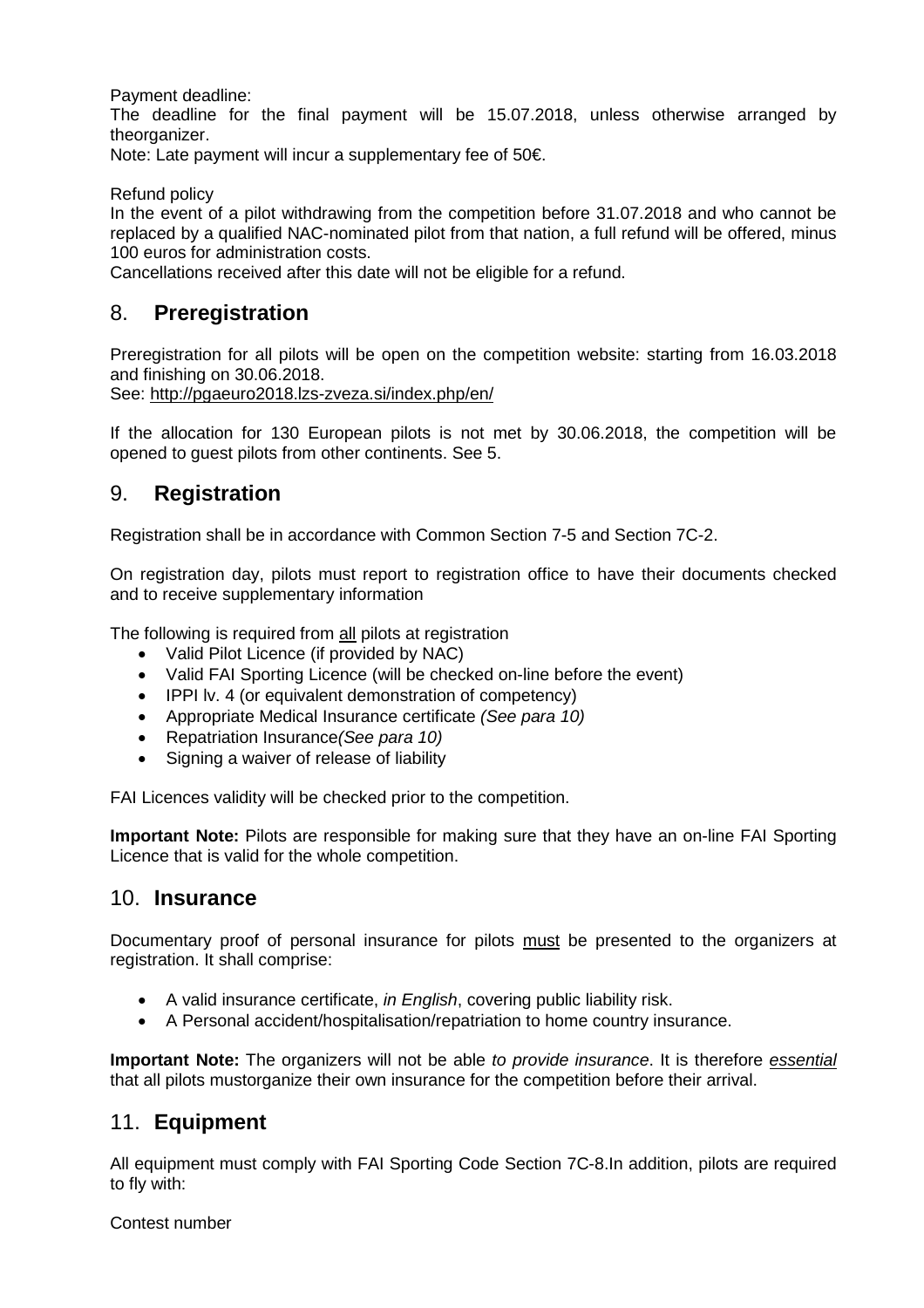These will be provided by the event organisation and must be attached to the leg.

Radio

Every pilot must fly with the radio VHF (2 meters) set on official frequency set by the Organisersat the mandatory safety meeting.It is intended that the official safety frequency to be used will be 147.800 MHz.

## 12. **Safety Committee**

The Safety Committee will be elected at the first Pilots briefing and will include 3 competition pilots from different countries. (See Common Section 7-4).

## 13. **Competition Site**

**Name: "**Kobarid**"** 

- Location:  $46^{\circ}$  14' 28" N 013<sup>o</sup> 34' 57" E<br>• Altitude of Take Off site: 740 m amsl
- Altitude of Take Off site:
- Altitude at Landing/Target: 230 m amsl
- Height difference: 510 m

## 14. **Number of rounds**

In accordance with Section 7C-5: (Maximum 12 rounds)

## 15. **Rest day**

In accordance with Section 7C-3.7.

#### 16. **Wind speed**

The maximum permitted windspeed at take-off will be 7m/s.

The maximum permitted wind speed as measured at the target during the final 30 seconds of a competitor's flight will be 6m/s.

#### 17. **Scoring**

In accordance with Section 7C.

- The target radius is 5.00metre
- Falls will be scored to 10.00 metre
- The pilots constituting a national team are chosen at the latest before the first competition round. Once chosen, pilots cannot be replaced for any reason.
- A Nation's team score for each round shall be the aggregate score of the best four (4) pilots in the Nation's team. Note: The scores of individual pilots who are not part of an NAC team will not count towards the team score.

## 18. **Amateur video evidence**

Amateur video evidence will be accepted.

## 19. **Guest pilots**

After the initial entry allocation process has been completed, any places that remain at 1.8.2018 will be made available to entries from suitable pilots from other continental regions.

These pilots will have to fit the general qualification criteria of the competition and will be selected in their WPRS order with one female pilot accepted for every 4 men that are selected.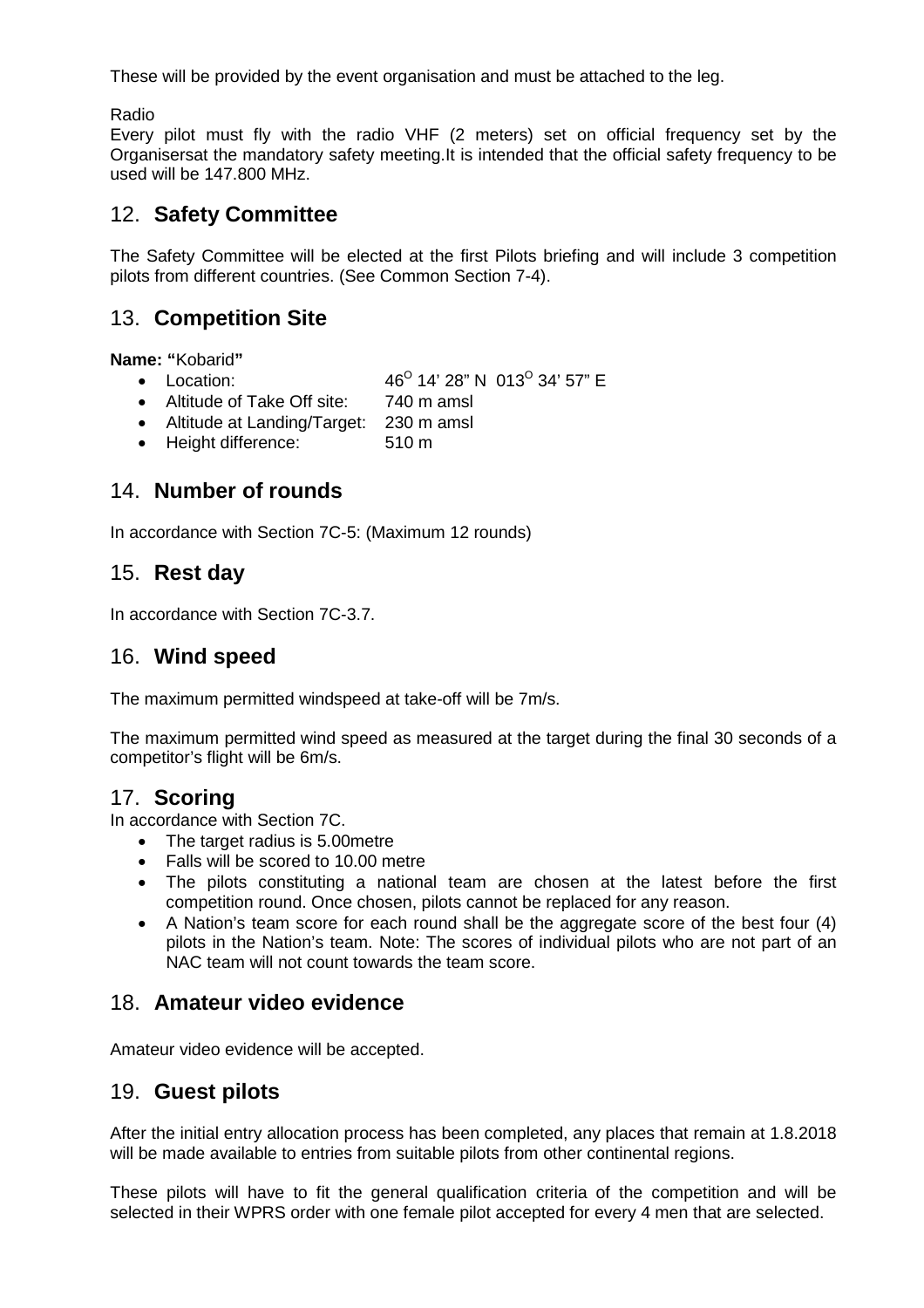Although these non-European pilots are will be treated as 'Continental' pilots, they will be filtered out of the final results. There will be two sets of results published: an 'Open' list and aEuropean list for the purpose of the championship.

Please note however, that these pilots will not be eligible for the European competition titles, medals or prizes. It is confirmed that they will be eligible for WPRS points.

#### 20. **Penalties**

Shall be dealt with in accordance with Section 7C-6.

**Note:** there shall be no maximum score penalty for low approaches where there is light contact with trees located in the garage property. (See Para 23)

#### 21. **Complaints and protests**

Refer to General Section, Common Section 7 and Section 7C.

Initial complaints will be dealt with by the Chief Judge.

The Protest fee is 50€ and will be returned if the protest is upheld.

**Note:** Team Leaders are encouraged to read Section 7C and Section 7 Guidelines chapter 7 before making a complaint or a protest.

#### 22. **Emergency Procedures**

Paramedics and a rescue team will be on-site and available during the competition.

First Aid will be arranged on site as well by the paramedic crew with a suitably equipped ambulance.

The nearest hospital is Šempeter Hospital (Nova Gorica), which is a 50 minute drive from the landing point.

The Hospital has full medical equipment and caters for serious medical cases.

Air Medivac is available, if required.

#### 23. **Safety Issues**

The target is located on a popular paragliding landing site used by PG schools, however, it is located beside a major through road and is directly adjacent to a garage building and accompanying trees. This site has been judged as acceptable during the test event.

It is therefore essential that pilots must be aware of and sufficiently experienced to make their target approaches around these ground hazards.

#### 24. **National Flags and Anthems**

#### **Flags:**

Teams entering the competition must bring x1 of their national flags. These should be approximately 150 x 225cm in size such that these match when flown together in a row (rather than some large and some small).

#### **Anthems:**